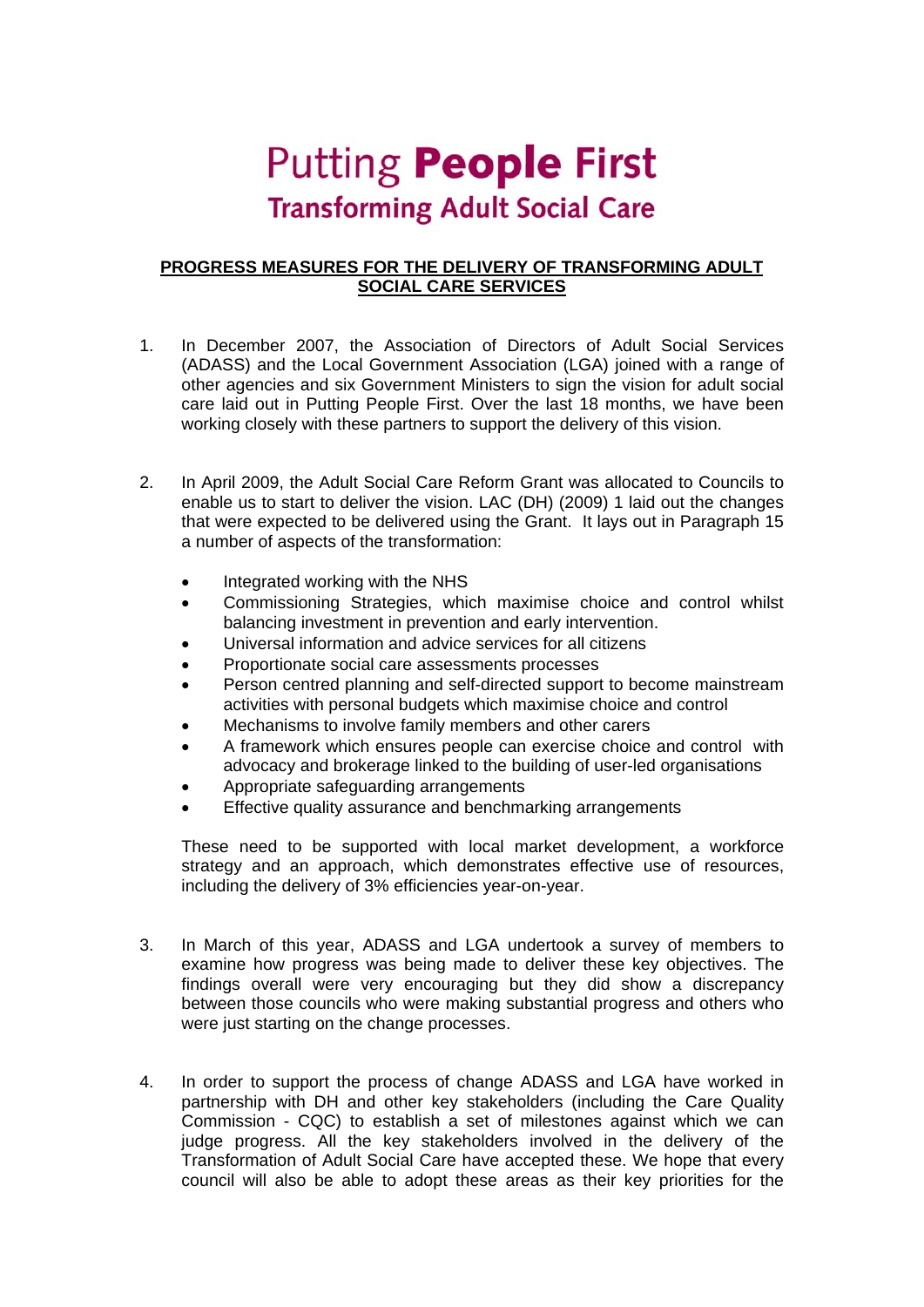period up to 2010 and by April 2011 (the end of the grant). We expect that setting these milestones will serve as a strong foundation upon which a longerterm framework for progress can be developed.

- 5. The DH have agreed with ADASS and the LGA that there a 5 key priorities during this first phase of transformation (by April 2011):
	- That the transformation of adult social care has been developed in partnership with existing service users (both public and private), their carers and other citizens who are interested in these services.
	- That a process is in place to ensure that all those eligible for council funded adult social care support will receive a personal budget via a suitable assessment process.
	- That partners are investing in cost effective preventative interventions, which reduce the demand for social care and health services.
	- That citizens have access to information and advice regarding how to identify and access options available in their communities to meet their care and support needs.
	- That service users are experiencing a broadening of choice and improvement in quality of care and support service supply, built upon involvement of key stakeholders (Councils, Primary Care Trusts, service users, providers, 3rd sector organisations etc), that can meet the aspirations of all local people (whether council or self-funded) wanting to procure social care services.
- 6. In order to measure progress at key stages we have identified the following milestones:

|                                                                                                          | <b>April 2010</b>                                                                                                                                                                                                                                                                                                                                                                                                                                                                                                                  | October 2010                                                                                                                                               | <b>April 2011</b>                                                                                                                                                            |
|----------------------------------------------------------------------------------------------------------|------------------------------------------------------------------------------------------------------------------------------------------------------------------------------------------------------------------------------------------------------------------------------------------------------------------------------------------------------------------------------------------------------------------------------------------------------------------------------------------------------------------------------------|------------------------------------------------------------------------------------------------------------------------------------------------------------|------------------------------------------------------------------------------------------------------------------------------------------------------------------------------|
| <b>Effective</b><br>partnerships with<br>People using<br>services, carers<br>and other local<br>citizens | That a communication<br>has been made to the<br>public including all<br>current service users and<br>to all local stakeholders<br>about the transformation<br>agenda and its benefits<br>for them.<br>That the move to<br>personal budgets is well<br>understood and that local<br>service users are<br>contributing to the<br>development of local<br>practice. [By Dec 2009]<br>That users and carers<br>are involved with and<br>regularly consulted about<br>the councils plans for<br>transformation of adult<br>social care. | That local service users<br>understand the changes<br>to personal budgets and<br>that many are<br>contributing to the<br>development of local<br>practice. | That every council area<br>has at least one user-led<br>organisation who are<br>directly contributing to<br>the transformation to<br>personal budgets. (By<br>December 2010) |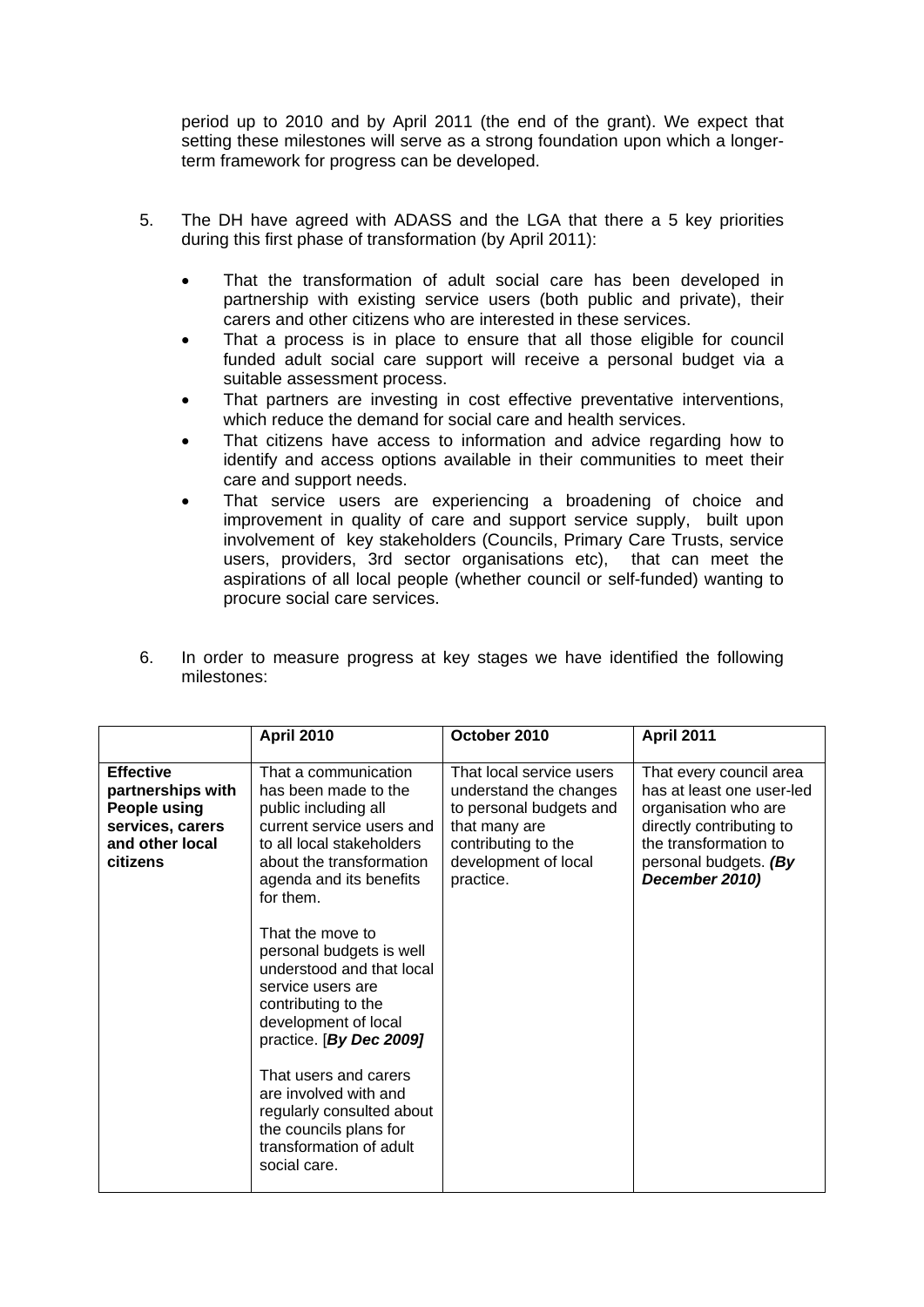| Self-directed                                       | That every council has                                                                                                                                                                                                                                                                                                                                                                                           | That all new service                                                                                                                                                                                                                                                                                                                           | That at least 30% of                                                                                                                                                                                                                                                                                                                                      |
|-----------------------------------------------------|------------------------------------------------------------------------------------------------------------------------------------------------------------------------------------------------------------------------------------------------------------------------------------------------------------------------------------------------------------------------------------------------------------------|------------------------------------------------------------------------------------------------------------------------------------------------------------------------------------------------------------------------------------------------------------------------------------------------------------------------------------------------|-----------------------------------------------------------------------------------------------------------------------------------------------------------------------------------------------------------------------------------------------------------------------------------------------------------------------------------------------------------|
| support and<br>personal budgets                     | introduced personal<br>budgets, which are being<br>used by existing or new<br>service users/carers.*                                                                                                                                                                                                                                                                                                             | users / carers (with<br>assessed need for<br>ongoing support) are<br>offered a personal<br>budget.                                                                                                                                                                                                                                             | eligible service<br>users/carers have a<br>personal budget.                                                                                                                                                                                                                                                                                               |
|                                                     |                                                                                                                                                                                                                                                                                                                                                                                                                  | That all service users<br>whose care plans are<br>subject to review are<br>offered a personal<br>budget. **                                                                                                                                                                                                                                    |                                                                                                                                                                                                                                                                                                                                                           |
| <b>Prevention and</b><br>cost effective<br>services | That every council has a<br>clear strategy, jointly with<br>health, for how it will shift<br>some investment from<br>reactive provision<br>towards preventative and<br>enabling/rehabilitative<br>interventions for<br>2010/11. Agreements<br>should be in place with<br>health to share the risks<br>and benefits to the<br>'whole system'.                                                                     | That processes are in<br>place to monitor across<br>the whole system the<br>impact of this shift in<br>investment towards<br>preventative and<br>enabling services. This<br>will enable efficiency<br>gains to be captured and<br>factored into joint<br>investment planning,<br>especially with health.                                       | That there is evidence<br>that cashable savings<br>have been released as a<br>result of the preventative<br>strategies and that<br>overall social care has<br>delivered a minimum of<br>3% cashable savings.<br>There should also be<br>evidence that joint<br>planning has been able<br>to apportion costs and<br>benefits across the<br>'whole system'. |
| Information and<br>advice                           | That every council has a<br>strategy in place to<br>create universal<br>information and advice<br>services.                                                                                                                                                                                                                                                                                                      | That the council has put<br>in place arrangements<br>for universal access to<br>information and advice.                                                                                                                                                                                                                                        | That the public are<br>informed about where<br>they can go to get the<br>best information and<br>advice about their care<br>and support needs.                                                                                                                                                                                                            |
| Local<br>commissioning                              | That councils and PCTs<br>have commissioning<br>strategies that address<br>the future needs of their<br>local population and<br>have been subject to<br>development with all<br>stakeholders especially<br>service users and carers;<br>providers and third<br>sector organisations in<br>their areas.<br>These commissioning<br>strategies take account<br>of the priorities identified<br>through their JSNAs. | That providers and third<br>sector organisations are<br>clear on how they can<br>respond to the needs of<br>people using personal<br>budgets.<br>An increase in the range<br>of service choice is<br>evident.<br>That councils have clear<br>plans regarding the<br>required balance of<br>investment to deliver the<br>transformation agenda. | That stakeholders are<br>clear on the impact that<br>purchasing by<br>individuals, both publicly<br>(personal budgets) and<br>privately funded, will<br>have on the procurement<br>of councils and PCTs in<br>such a way that will<br>guarantee the right kind<br>of supply of services to<br>meet local care and<br>support needs.                       |

*\* The ADASS/LGA survey showed 8% was already the national average in March 09 (although it also suggested that the majority of authorities were below this average). It is believed that Councils should have reached a*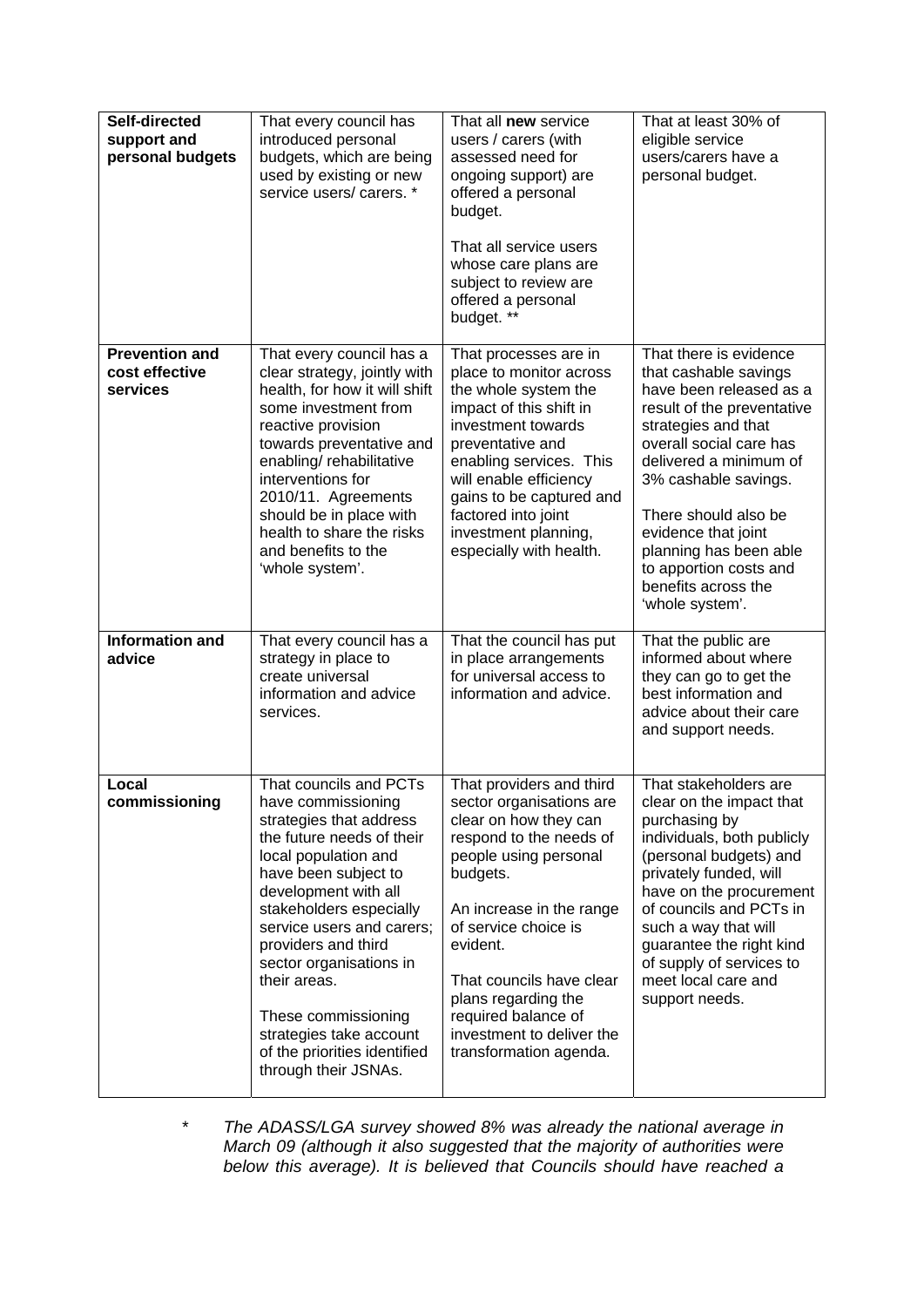*10% minimum target by March 2010, if they are going to guarantee the 30% target for 2011; the survey itself indicated that only around 20 authorities were not expecting to have reached a 10% level by March 2010.* 

- *\*\* Given the expectation that service users receive reviews at least annually, this milestone may in itself drive an allocation of PBs in excess of the 30% target for April 2011.*
- 7. The following current key performance indicators may afford a wider context in which to judge progress. The data from these indicators will not be available until after the end of each year.
	- NI 125 achieving independence through rehab/intermediate care
	- $NI$  130 the proportion of eligible service users with a direct payment and/or a personal budget
	- NI 134 number of emergency bed days
	- NI 139 people over 65 who say that receive information, assistance and support to live independently at home.
	- NI 145 settled accommodation for adults with learning disabilities
	- NI 146 employment for adults with learning disabilities
	- NI 149 settled accommodation for adults with mental health problems
	- NI150 employment for adults with mental health problems
- 8. It is recognised that the Transformation of Adult Social Care cannot take place without the full engagement:
	- of all service users.
	- of all staff working to support the delivery of care, which includes people working in the provider services and third sector organisations.
	- of Primary Care Trusts and the wider health community.
	- And leadership of local politicians
	- of all parts of local councils and of other key strategic partners.
	- And the support of regional and national programmes.
- 9. In order to achieve the transformation the following issues will need to have been addressed:
	- A system is in place, which manages the risks associated with the transformation that includes both the risks for individuals and financial and other risks.
	- Clarity of the business models that will need to be adapted to support the transformation.
	- Financial systems, which support the delivery of personal budgets.
	- A local project plan for the delivery of the transformation with clear projections and targets to reach locally identified milestones.
	- Business cases, which track the new investments, and disinvestments that will be required to support the change.
	- A workforce strategy that supports the transformation.